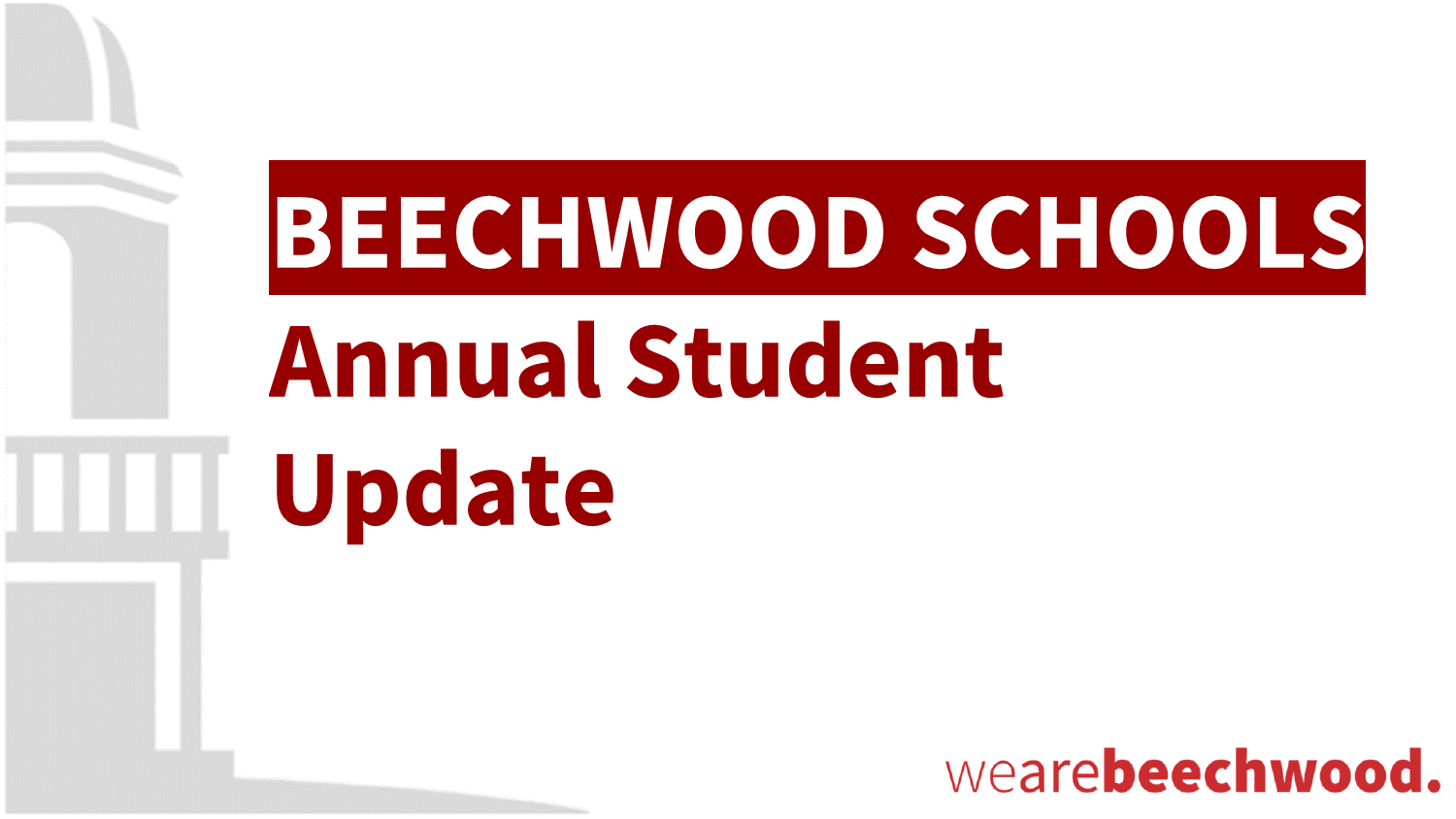## **The Basics**

In order to ensure accurate student and family information an annual update within Infinite Campus is necessary.

- A parent or guardian will update EACH student's information by accessing the **"Online Registration Annual Update"** through their Campus Parent login.
	- Directions follow in this presentation.
	- If you need assistance with your Campus Parent login contact the school main office.
- The parent/guardian reviews a series of TABS with associated FIELDS to confirm current information or make updates.
	- *There are MANDATORY fields that must be completed to complete the update.*
- When all TABS and the associated FIELDS are finished the update is submitted for confirmation by school personnel.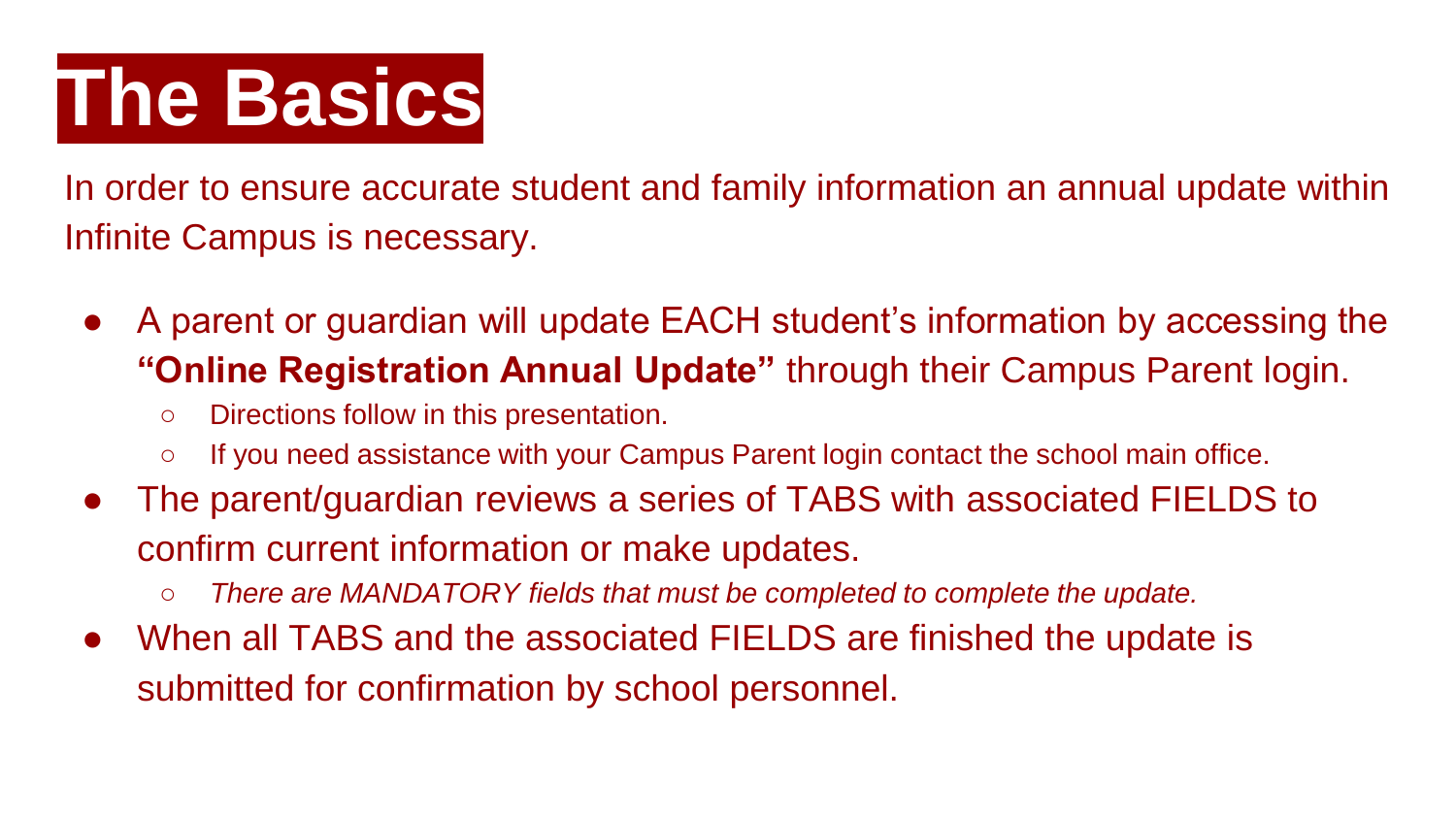### **How To Complete the Update - Step by Step**

**Go to the Beechwood Schools website:** <https://www.beechwood.kyschools.us/>

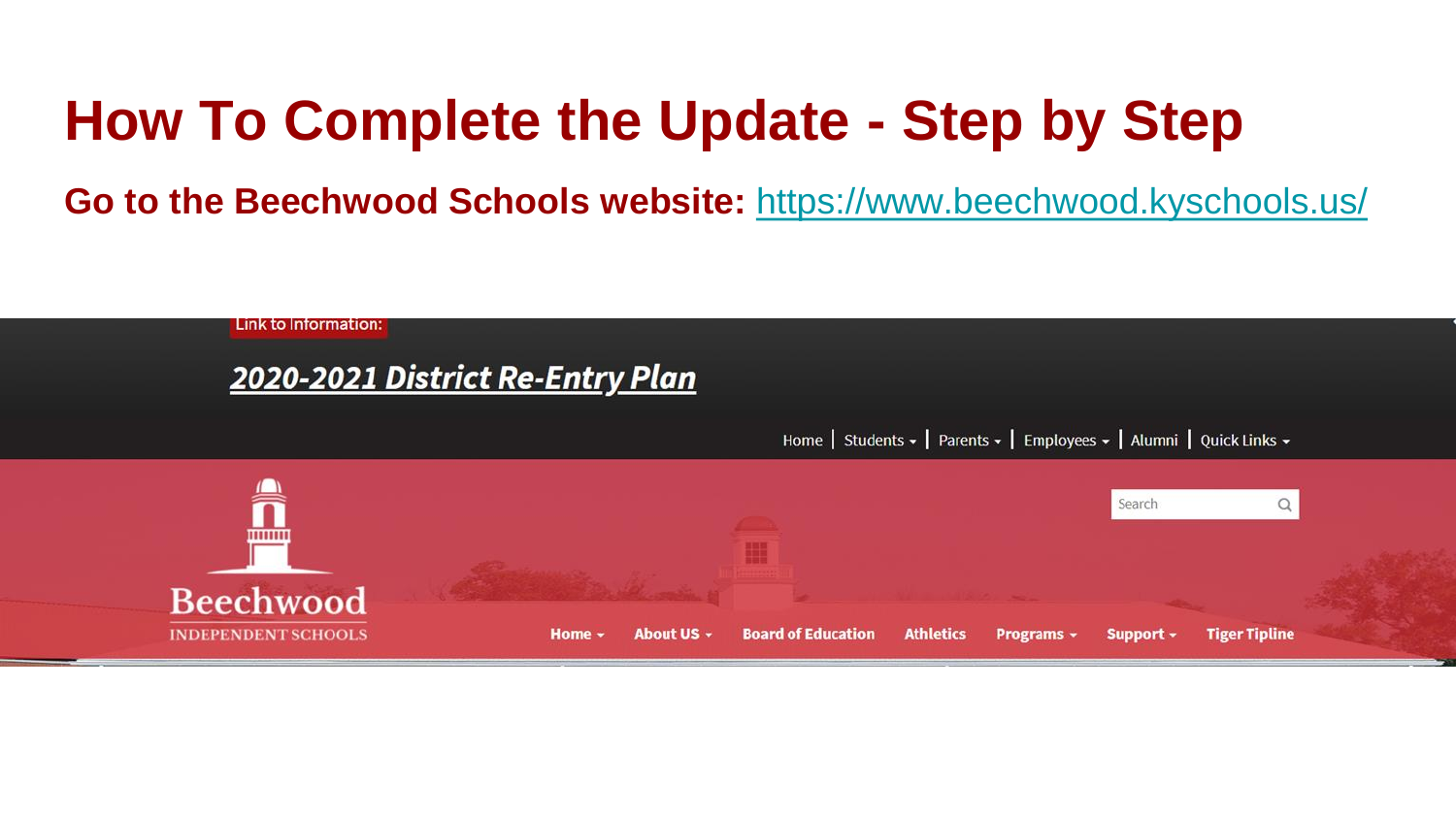#### **PARENTS Link On The Webpage > Infinite Campus Parent Portal**

Link to Information:

#### 2020-2021 District Re-Entry Plan

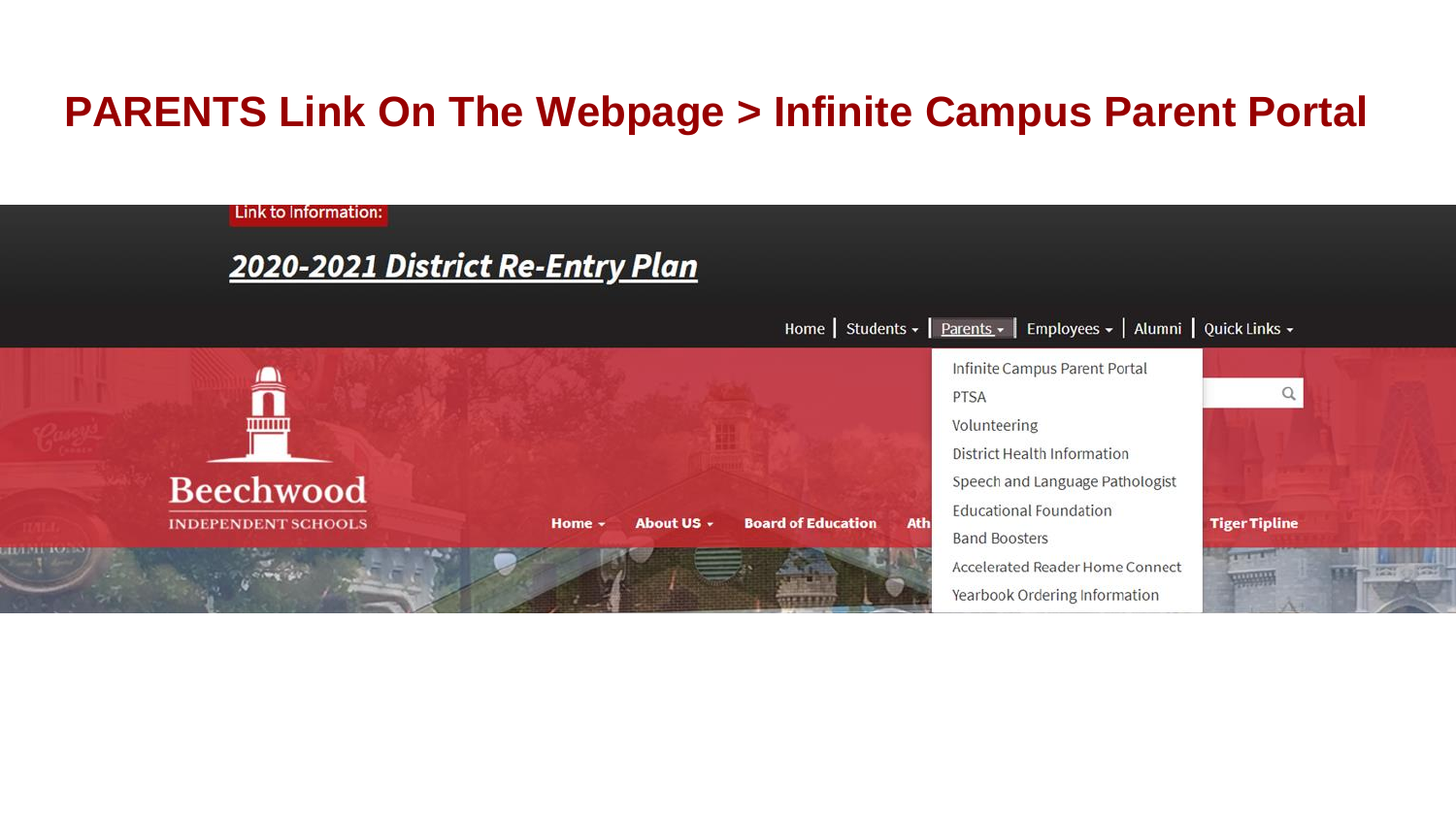### **Infinite Campus Parent Portal > Parent/Student Portal**

#### 2020-2021 District Re-Entry Plan

Home | Students ← | Parents ← | Employees ← | Alumni | Quick Links ←

|                        | DUCLIMOUU                  |                                                      |
|------------------------|----------------------------|------------------------------------------------------|
|                        | <b>INDEPENDENT SCHOOLS</b> | Home -                                               |
| Home                   |                            | Parent/Stude                                         |
| Elementary             |                            |                                                      |
| <b>High School</b>     |                            | Dear Parent/Guardian,                                |
| <b>EDGE Program</b>    |                            | Beechwood Independen                                 |
| <b>District News</b>   |                            | place of the paper packe                             |
| <b>District Events</b> |                            | child that you would hav<br>student as there is some |
|                        | Superintendent's Message   | as health information a                              |
|                        | Board of Education         | already completed, and                               |

LINK to miorination.

#### Search  $\alpha$ *HHHH*  $D$ aaabrugad **Athletics** About US -**Board of Education** Programs -Support -**Tiger Tipline** Related Files & Links **Int Portal STUDENT ANNUAL UPDATES** Forms **Campus Student and Campus Parent**  $\bullet$ App at School District has gone to online annual updates. This is in ets that may have been sent home in previous years, for each e had to complete. Annual updates are required for each Links information that requires mandatory updates each year, such ind the Acceptable Use Policy for Technology. If you have Parent/Student Portal submitted, the Online Annual Update through the Infinite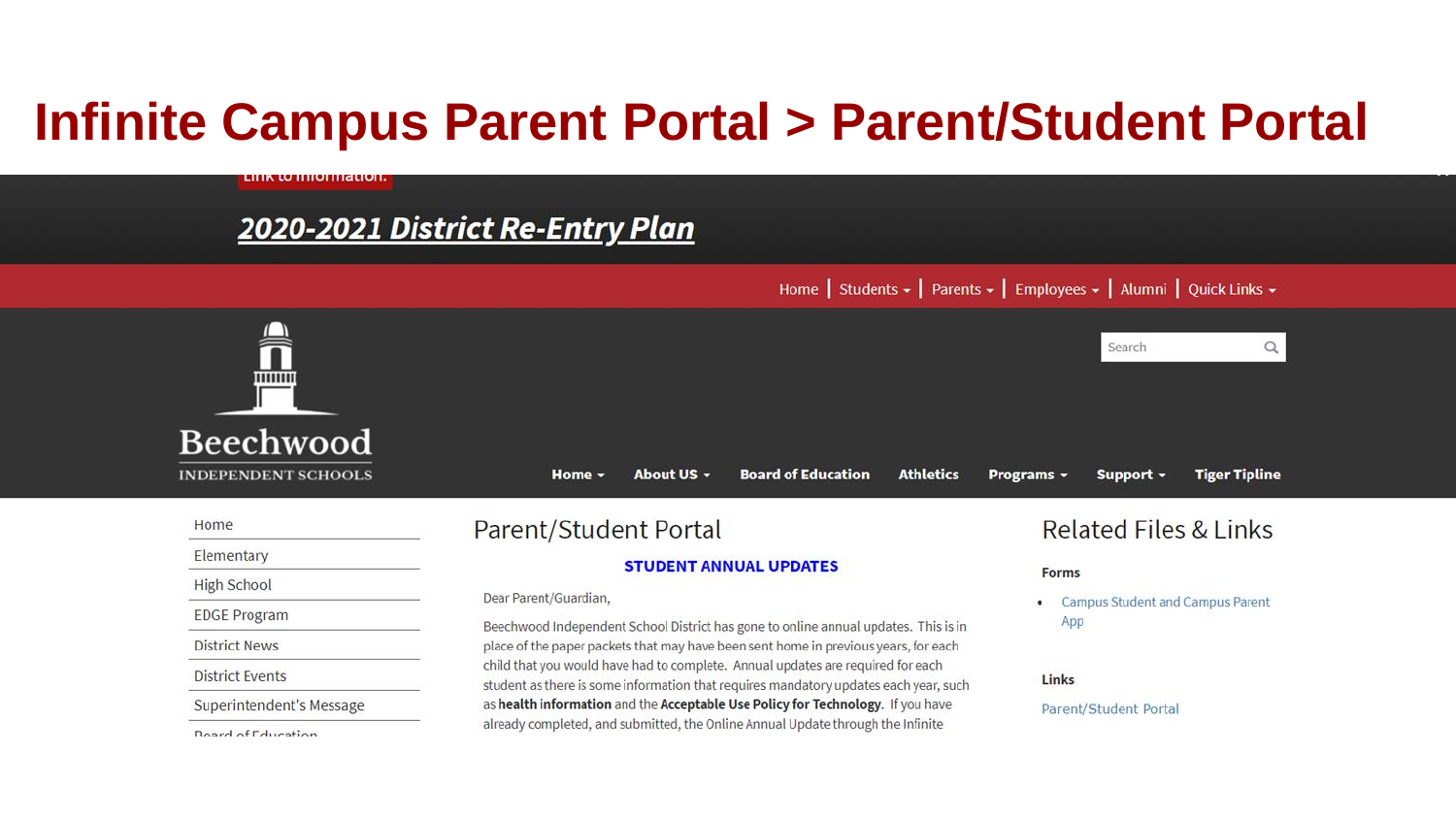### **Select CAMPUS PARENT and Login**

| $\overbrace{\mathsf{Infinite}}^{\mathsf{Infinite}}$        |  |
|------------------------------------------------------------|--|
|                                                            |  |
| Beechwood Independent                                      |  |
| Log in to<br><b>Campus Student</b>                         |  |
| $-$ or $-$<br><b>Campus Parent</b>                         |  |
|                                                            |  |
|                                                            |  |
|                                                            |  |
| ©2003-2020 Infinite Campus, Inc.<br>www.infinitecampus.com |  |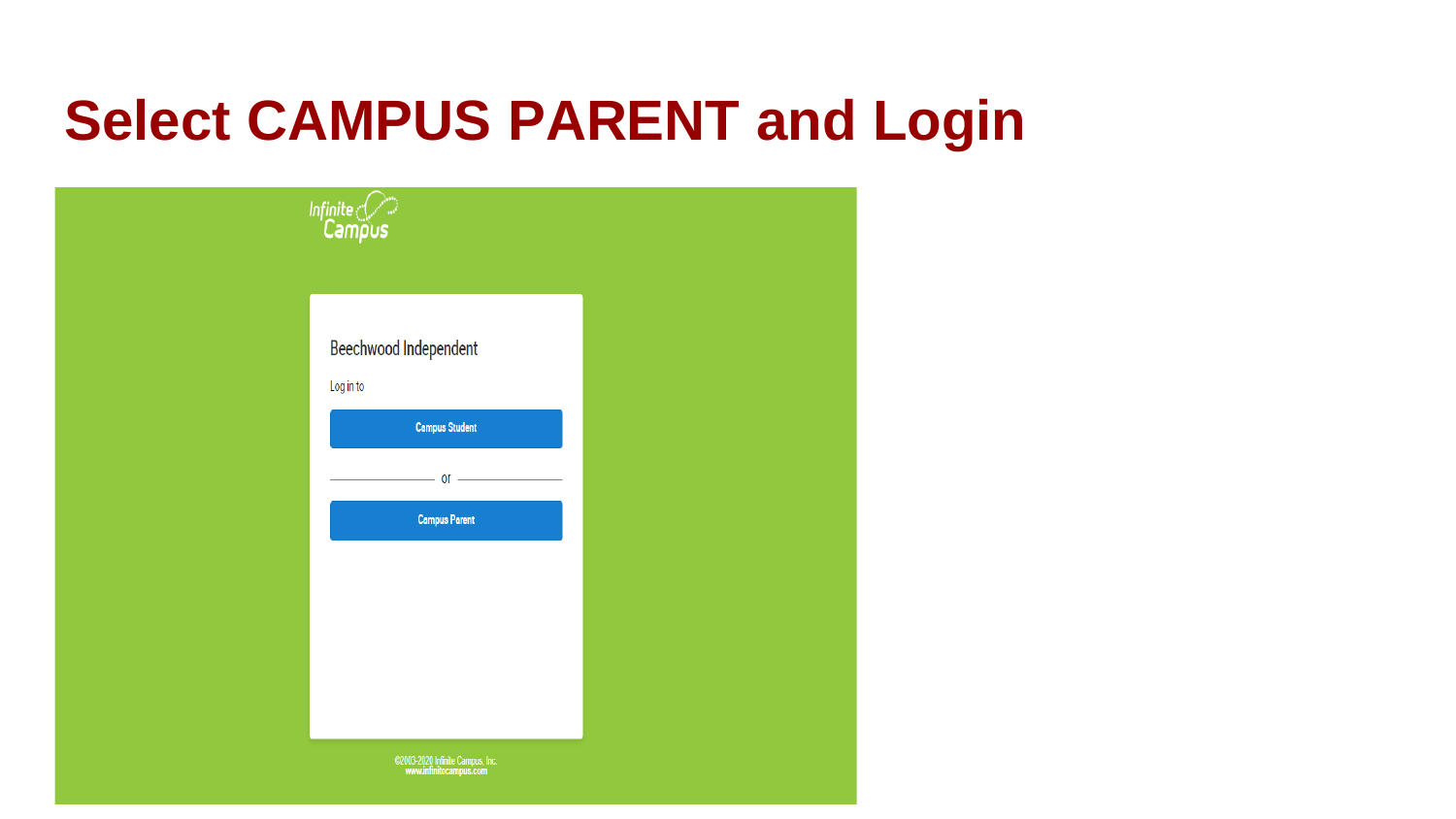#### **If you have LOGIN problems - Contact the school office.**

|                                                                           |                                      | <b>Campus Parent</b> |
|---------------------------------------------------------------------------|--------------------------------------|----------------------|
| <b>Beechwood Independent</b>                                              | <b>Announcements</b>                 |                      |
| Single Sign-On (SSO)                                                      |                                      |                      |
| or $\overline{\phantom{a}}$                                               | There are no district announcements. |                      |
| <b>Parent Username</b>                                                    |                                      |                      |
|                                                                           |                                      |                      |
|                                                                           |                                      |                      |
| <b>Password</b>                                                           |                                      |                      |
|                                                                           |                                      |                      |
| Log In                                                                    |                                      |                      |
|                                                                           |                                      |                      |
|                                                                           |                                      |                      |
| Forgot Password? Forgot Username? Help<br><b>Log in to Campus Student</b> |                                      |                      |
| <u> De Carlos de Carlos de Ca</u><br>$\overline{\mathbf{or}}$             |                                      |                      |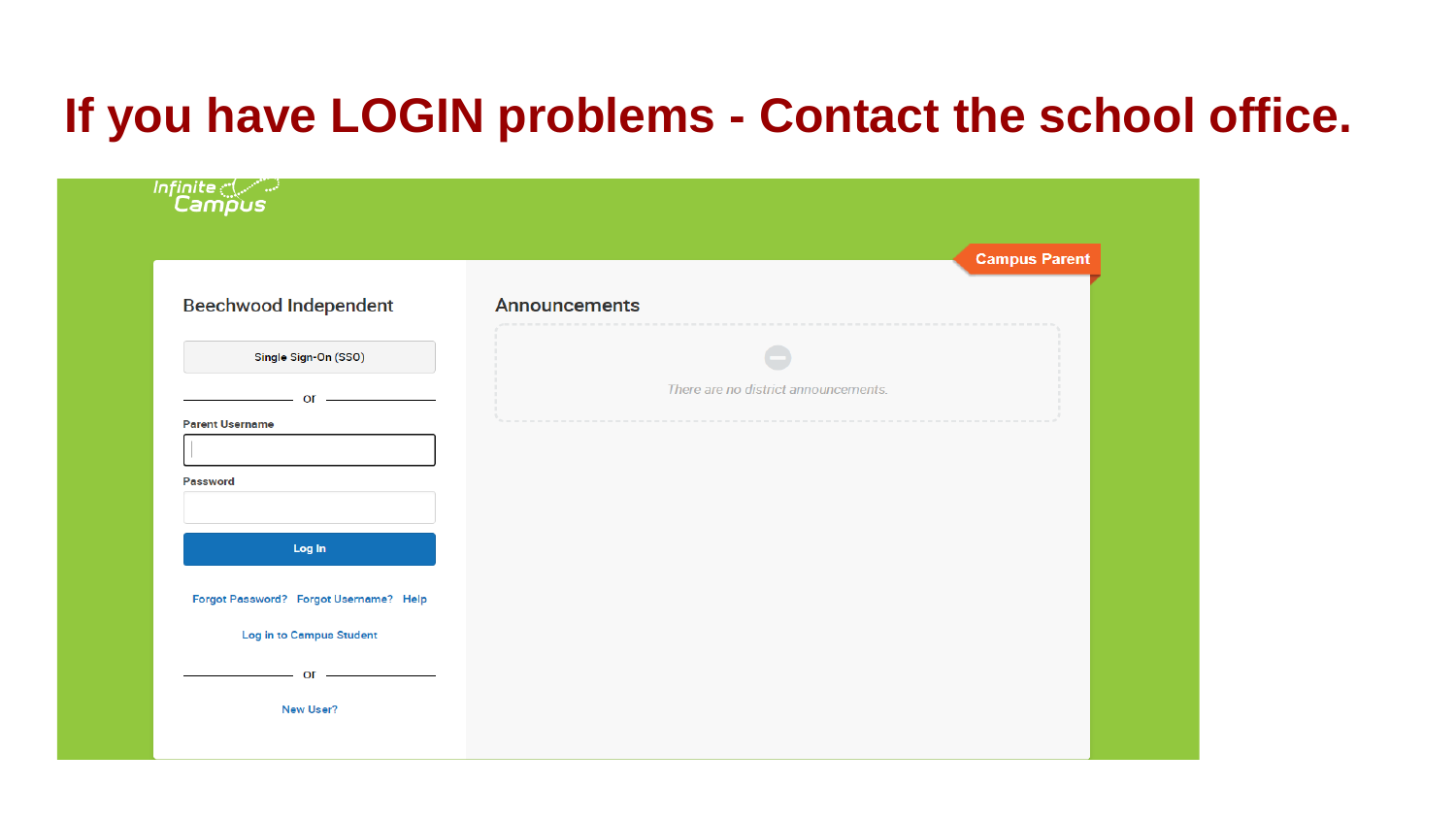### **In the task bar on the left select MORE**

| <u>compos</u>              |                       |
|----------------------------|-----------------------|
| <b>Message Center</b>      | <b>Message Center</b> |
| <b>Today</b>               |                       |
| Calendar                   | Announcements<br>Inbo |
| Assignments                | No Announcements.     |
| <b>Grades</b>              |                       |
| <b>Grade Book Updates</b>  |                       |
| Attendance                 |                       |
| <b>Schedule</b>            |                       |
| <b>Responsive Schedule</b> |                       |
| <b>Food Service</b>        |                       |
| <b>Fees</b>                |                       |
| <b>Documents</b>           |                       |
| <b>More</b>                |                       |
|                            |                       |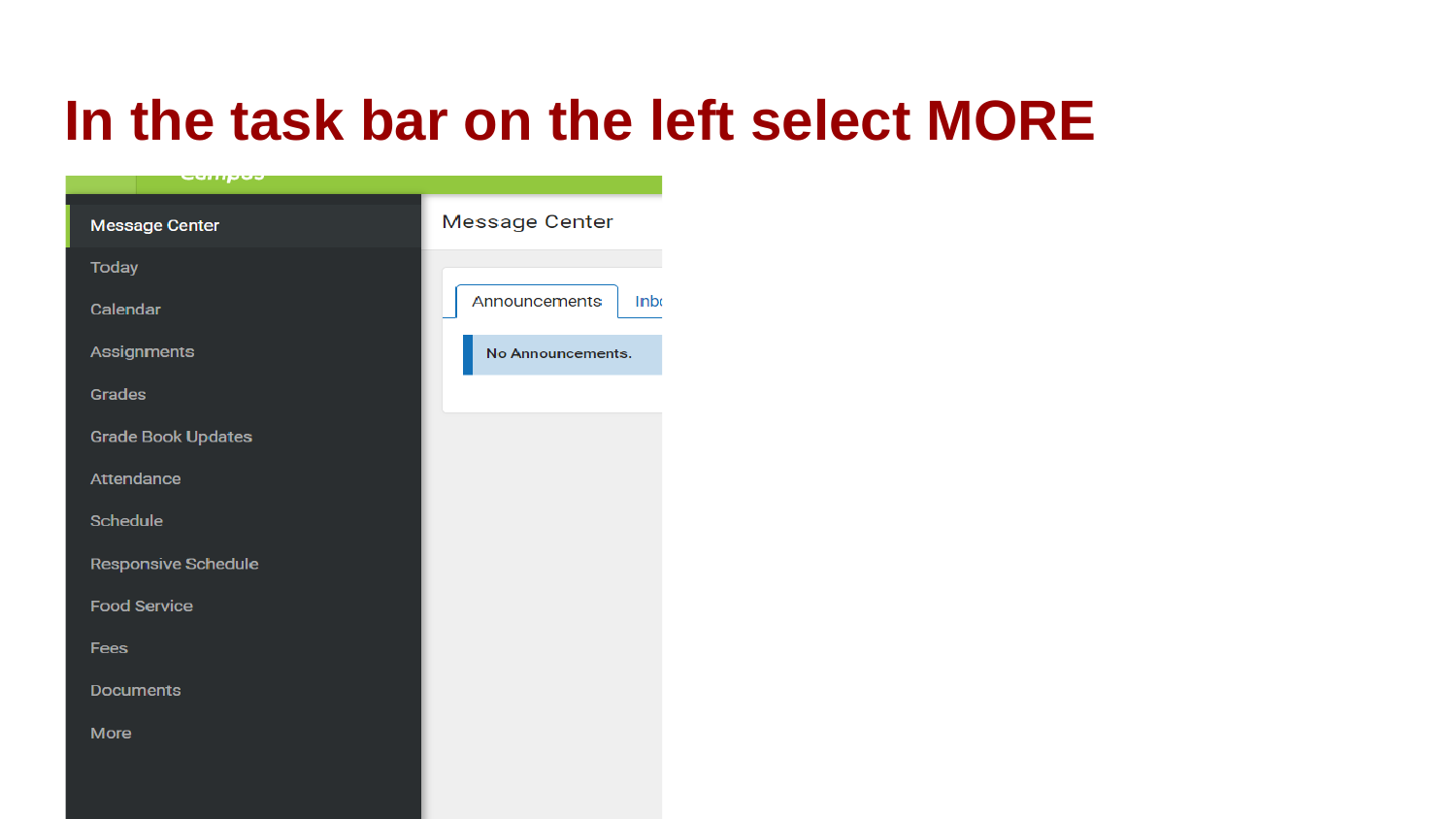#### **In the MORE tab select Online Registration Annual Update**

| Infinite<br>Campus<br>≡   |                                          |               |
|---------------------------|------------------------------------------|---------------|
| <b>Message Center</b>     | More                                     |               |
| <b>Today</b>              |                                          |               |
| Calendar                  | <b>Address Information</b>               | $\geq$        |
| Assignments               | <b>Assessments</b>                       | ≻             |
| Grades                    | Demographics                             | $\geq$        |
| <b>Grade Book Updates</b> | <b>Family Information</b>                | $\geq$        |
| Attendance                | Health                                   | $\rightarrow$ |
| <b>Schedule</b>           |                                          |               |
| Responsive Schedule       | <b>Important Dates</b>                   | $\geq$        |
| <b>Food Service</b>       | Lockers                                  | $\rightarrow$ |
| <b>Fees</b>               | <b>Online Registration Annual Update</b> | $\geq$        |

More

**Documents**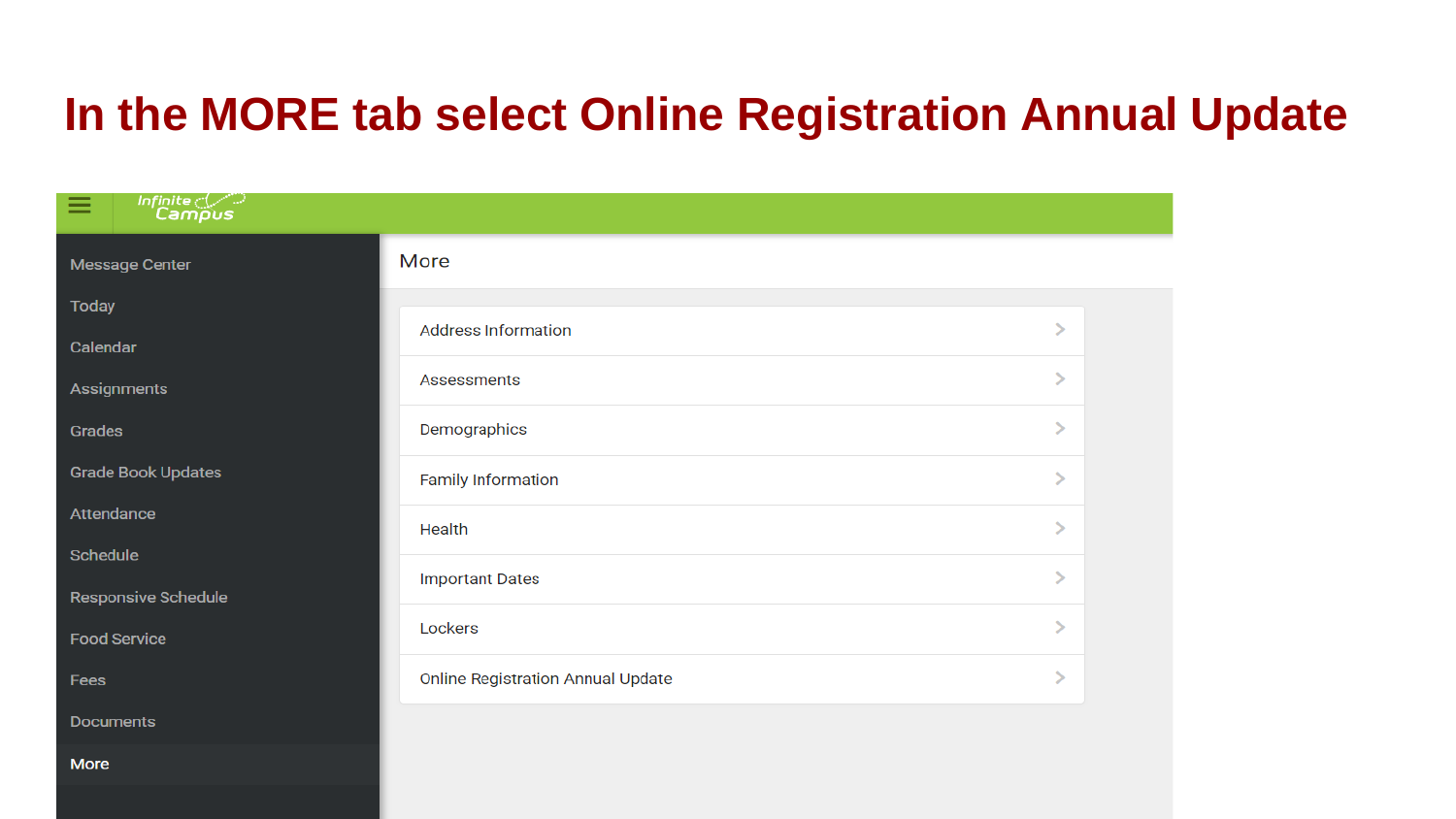#### **Select the "Click here to go to Existing Student Registration"**



| <b>Brian Vanover</b>                                                                                                                   |
|----------------------------------------------------------------------------------------------------------------------------------------|
| Online Registration                                                                                                                    |
| Please select from the following:                                                                                                      |
| Register student(s) who are currently enrolled in this district. or Register student(s) who have never been enrolled in this district. |

Click here to go to Existing Student Registration

Click here to go to New Student Registration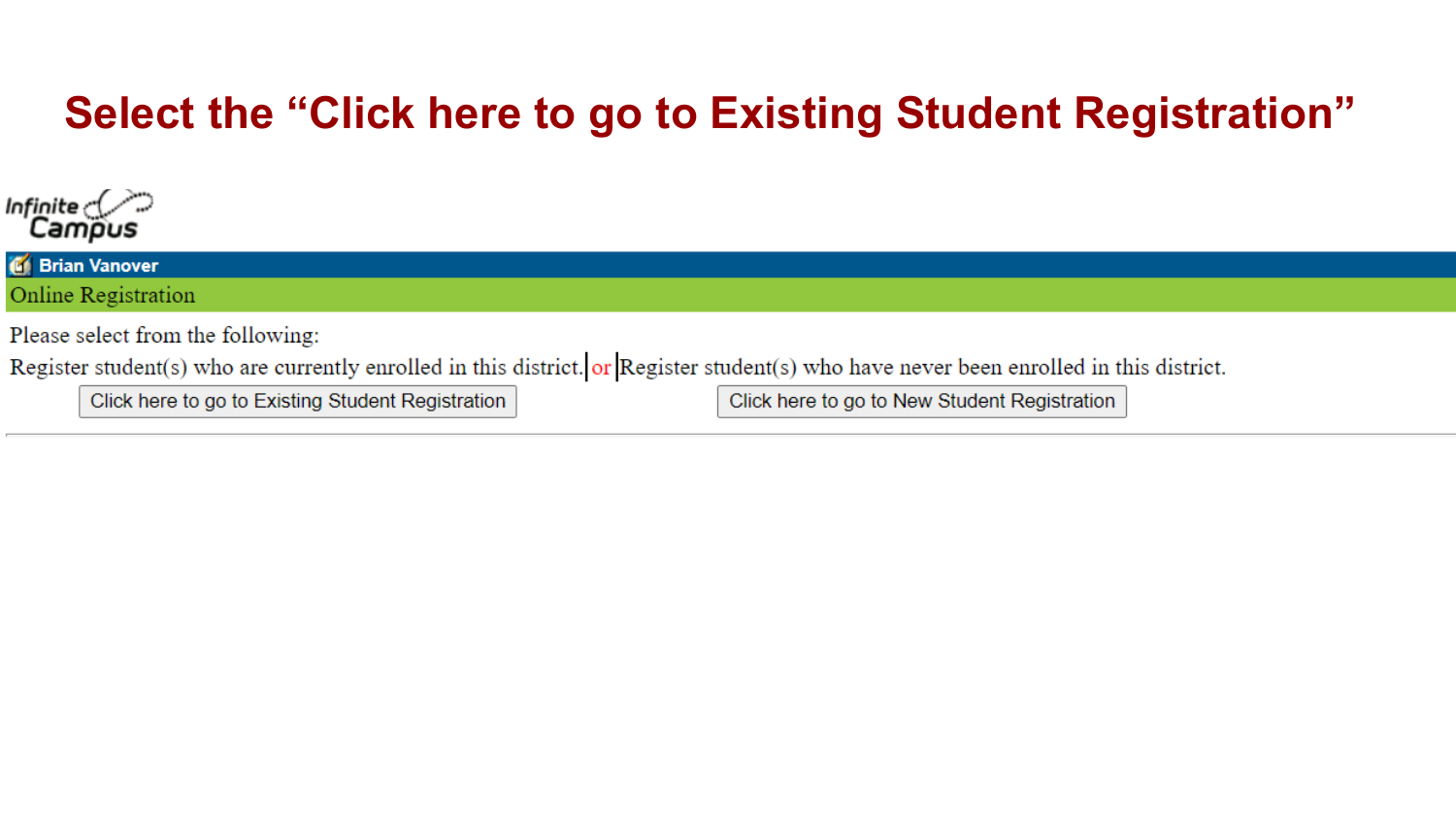#### **Student names will appear - select "Begin Registration"**

#### Campus

**IC** Brian Vanover Online Registration

Welcome to Online Registration. You will see the household, parent/guardian and emergency contact information and will be able to change it if necessary. Press t

#### **Existing Student Registration**

This editor is to update data for students that are currently enrolled in the District. You may add new students that are registering for the SELECT year later in the process.

If you only want to register new students for the selected year at this time, please use the link below to go to the New Student Registration form. Click here to go to New Student Registration

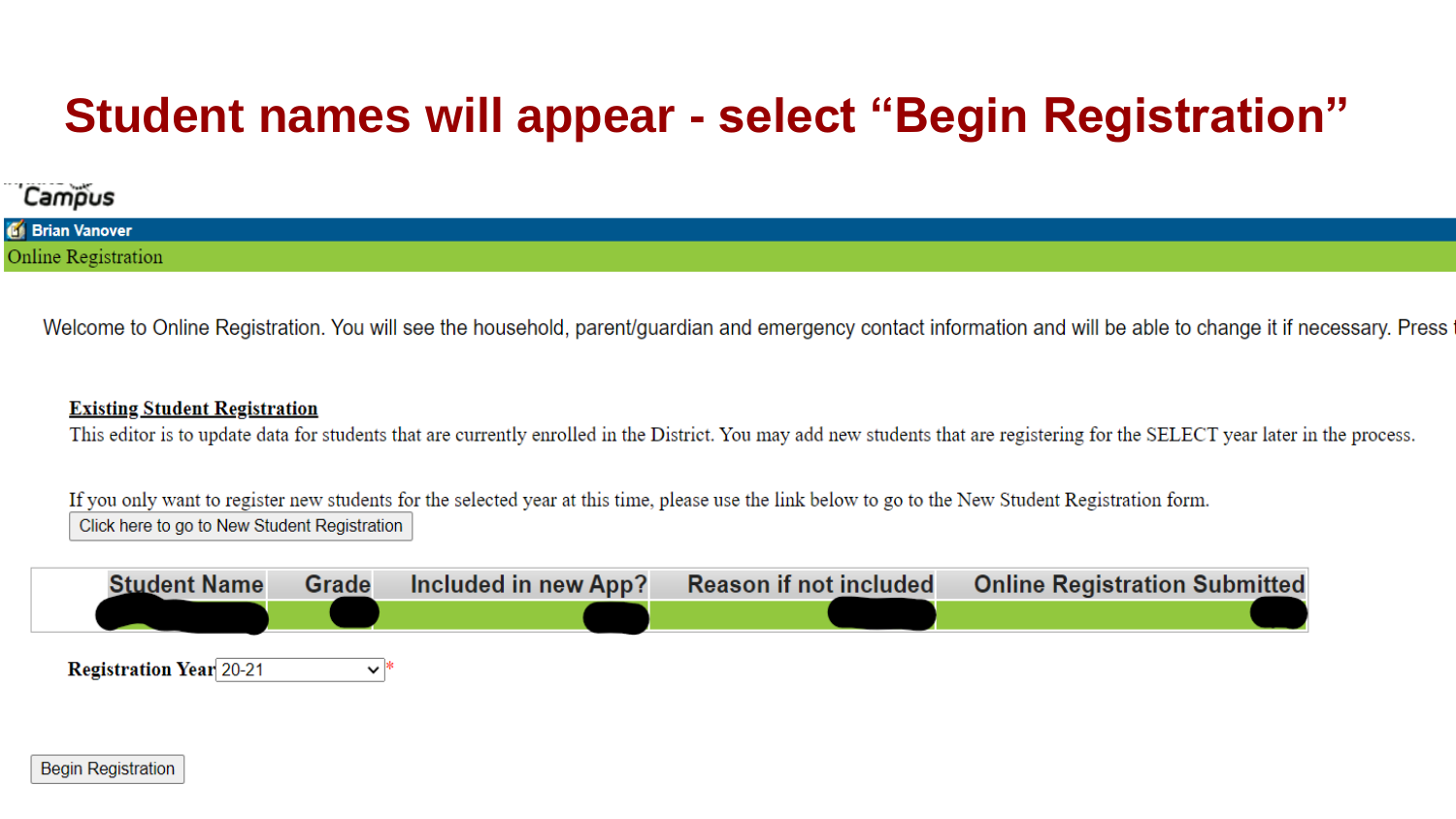## **Select the "Begin" button**

Infinite  $\mathcal{C}$ Campus Online Registration

**Application Number 2077** 

Welcome to the Infinite Campus Online Registration. Before you begin, please gather the following:

- Household information -- address and phone numbers
- Parent information -- work and cell phone numbers, email addresses
- Student information -- demographic and health/medication information
- Emergency Contact addresses and phone numbers.

Note: Required fields are marked with a red asterisk, and the district will receive the data exactly as it is entered. Please be careful of spelling, capitalization and punctuation. Dates should be entered as MM/DD/YYYY and phone numbers as xxx-xxx-xxxx.

If you need assistance, please call (859) 331-1220 between 9:00 AM and 2:00 PM, or leave a message and someone from one of the school offices will contact you as soon as possible.

#### Begin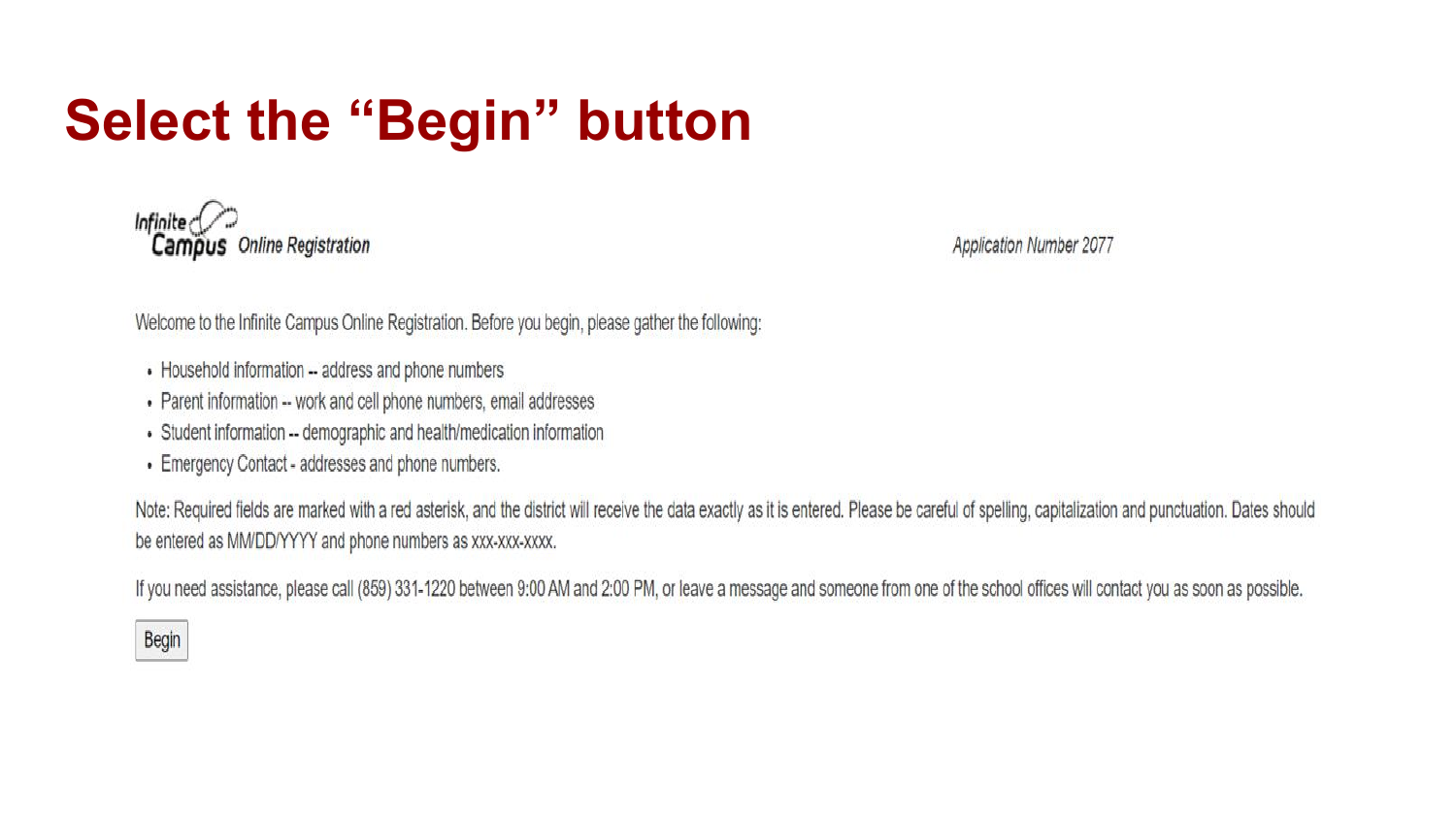## **Tabs and Fields**

- After the "Begin" button is clicked the category TABS will be seen.
- The FIELDS within each TAB is where editing will occur:
	- Yellow highlighted areas require editing
	- Continue through the questions in each TAB and FIELD
	- If a mandatory question isn't answered you cannot continue until completed
	- You will need to either click Next or Save/Continue before continuing to the next section of each tab.
- When all FIELDS have been successfully finished the parent/guardian will SUBMIT the annual updates.
- An email will be sent to the parent/guardian when the Annual Update has been submitted to school personnel.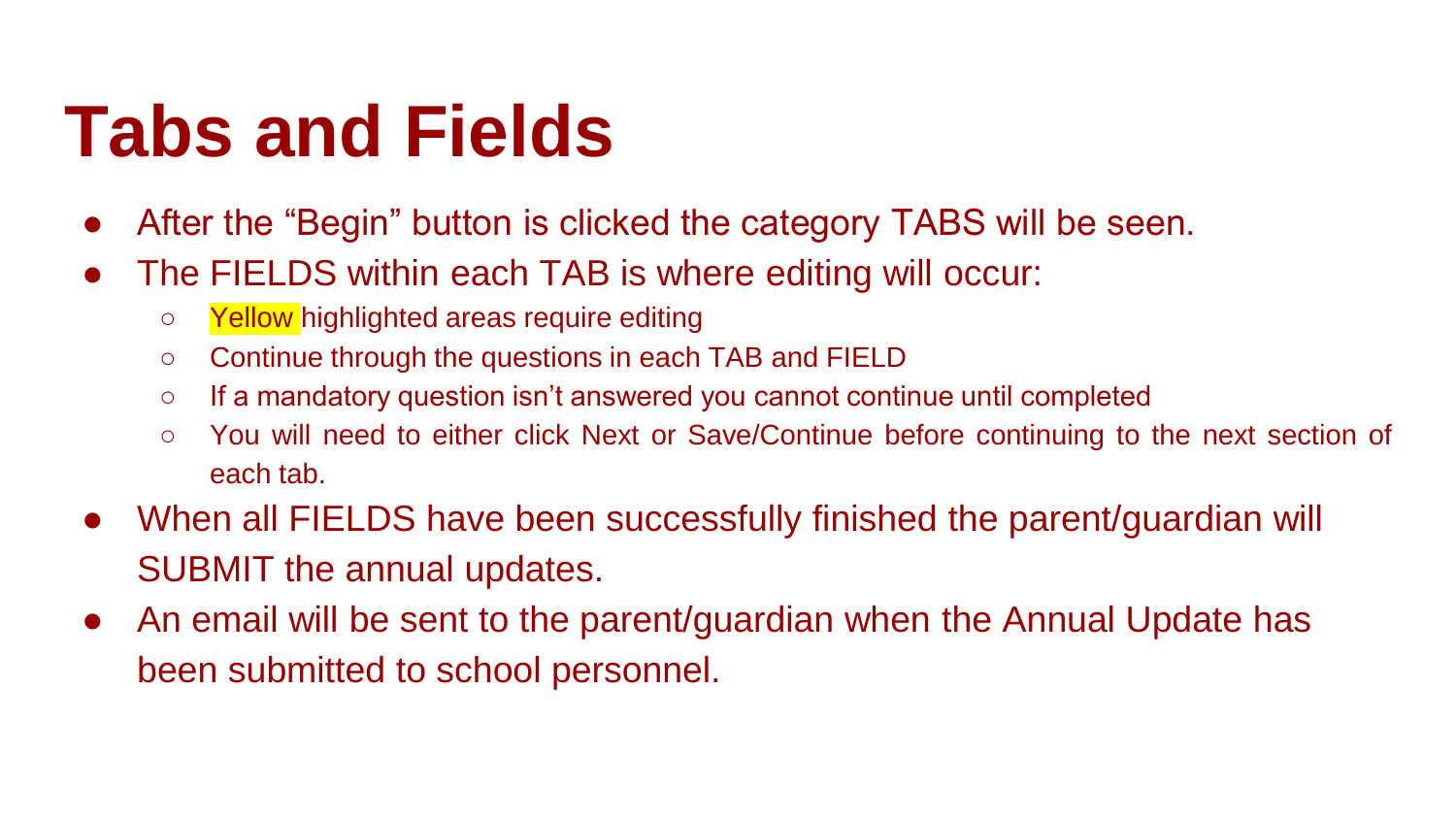## **Tabs and Fields - How it Looks.**

|                                                                                                               |                                                                                                                                                                                   |                                 | □ |
|---------------------------------------------------------------------------------------------------------------|-----------------------------------------------------------------------------------------------------------------------------------------------------------------------------------|---------------------------------|---|
|                                                                                                               | kyede1.infinitecampus.org/campus/olr2/coreOLR/portal/shell.xsl?applicationMode=admin&x=olr2.coreOLR.Olr2Main-applicationList&applicationGUID=C837DE57-C382-4BD3-B003-62FF3B7A7BAB |                                 |   |
| Infinite <sub>c</sub> $\epsilon$<br>Campus Online Registration                                                | Application Number                                                                                                                                                                |                                 |   |
| * Indicates a required field                                                                                  |                                                                                                                                                                                   |                                 |   |
| Student(s) Primary Household                                                                                  | Other (Non-Enrolled) Children<br>Parent/Guardian<br><b>Emergency Contact</b><br>Student                                                                                           | <b>WReview</b>                  |   |
| Staff Approval                                                                                                |                                                                                                                                                                                   |                                 |   |
| <b>Application Review</b>                                                                                     |                                                                                                                                                                                   |                                 |   |
| Application<br>Application End Year:<br>20-21 Current Year                                                    | Change End Year                                                                                                                                                                   |                                 |   |
| Household<br>Household phone number in application:                                                           |                                                                                                                                                                                   |                                 |   |
|                                                                                                               | The Household record is linked to a Campus record. HouseholdID Will be updated when the application is posted.                                                                    |                                 |   |
|                                                                                                               | Link Household 2                                                                                                                                                                  | Unlink<br>Household             |   |
| <b>Home Address</b><br>Fort Michell, Ky 41017<br>Notice: AddressID is occupied by the household. HouseholdID: | The Home Address record is linked to a Campus record. AddressID will be updated when the application is posted.                                                                   |                                 |   |
|                                                                                                               | Link Address Jr.                                                                                                                                                                  | Unlink Address<br>and Household |   |
| <b>Mailing Address</b><br>The Household has no separate Mailing Address.                                      |                                                                                                                                                                                   |                                 |   |
| <b>Parents / Guardians</b>                                                                                    |                                                                                                                                                                                   |                                 |   |